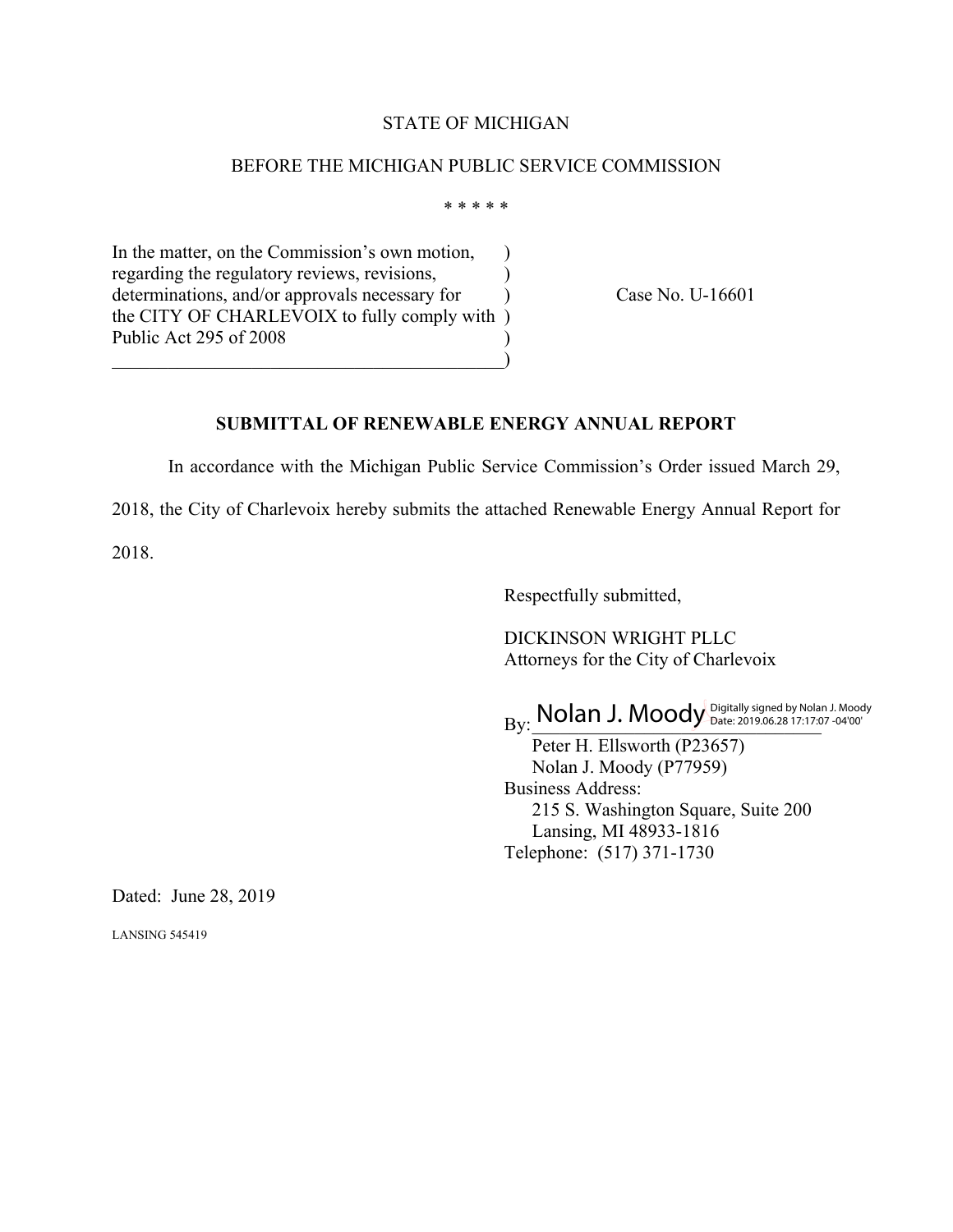### Renewable Energy Annual Report *Revised June 2019*

## Electric Provider: **City of Charlevoix**

Reporting Period: Calendar Year 2018

- Section 51(1) of 2008 PA 295, as amended by 2016 PA 342, requires the filing of this document with the Michigan Public Service Commission.
- The purpose of this annual report is to provide information regarding activities that occurred within calendar year 2018, not simply activity regarding energy credits with the vintage of 2018.
- Many of the requested figures are available from MIRECS reports; names of which are noted within this template. If your figures agree with those within MIRECS, you may submit the MIRECS report as an attachment to this annual report. If your figures differ from those within MIRECS, please explain any discrepancies. Staff from the MPSC and MIRECS Administrator, APX, Inc., are available to help reconcile.

## **Section 51(1).**

Within this section, list and describe actions taken by the electric provider to comply with the renewable energy standards.

a. Filings to the Commission (case numbers)

| U-16601                                                                                              |  |  |  |
|------------------------------------------------------------------------------------------------------|--|--|--|
| b. Summary of actions taken during reporting period                                                  |  |  |  |
| As in previous years, Charlevoix obtained all of their required energy credits from the Landfill Gas |  |  |  |
| Project (Granger and North American Natural Resources (NANR) Projects). The 2017 Annual Report was   |  |  |  |
| submitted on June 30th, 2018 and subsequently approved by the MPSC.                                  |  |  |  |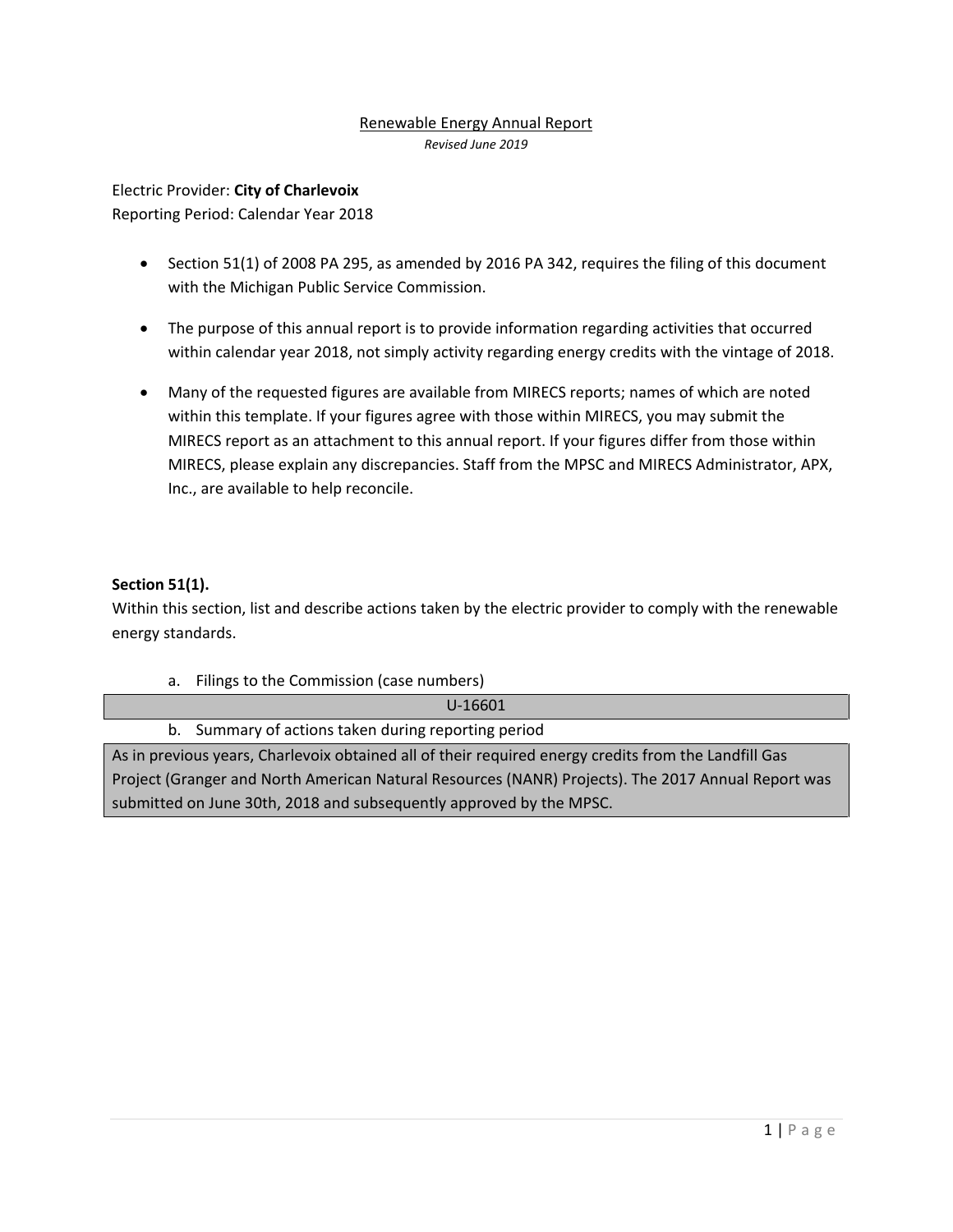# **Section 51(2)(a).**

Within this section, list the number of energy credits obtained and, if bundled credits, the MWh of electricity generated or otherwise acquired during the reporting period, including those credits transferred from ones wholesale electric supplier. This data may be found in the MIRECS report titled: My Credit Transfers using the transfer tabs indicated below and filtering the report by date (only activity occurring in 2018).

| <b>Credits From</b>      | <b>Renewable Energy</b> | <b>Incentive Credits</b> | <b>MWh Electricity</b> |  |
|--------------------------|-------------------------|--------------------------|------------------------|--|
|                          | <b>Credits</b>          |                          | Generated/Acquired     |  |
| Generated                |                         |                          |                        |  |
| (Intra-Account Transfer, |                         |                          |                        |  |
| only "Issued" in the     |                         |                          |                        |  |
| Action column)           |                         |                          |                        |  |
| Purchased                | 2017 Vintage: 3,927     | 2017 Vintage: 363        | 2017: 3,927            |  |
| (Inter-Account Transfer, | 2016 Vintage: 635       | 2016 Vintage: 396        | 2016: 635              |  |
| only "Confirm" or        |                         |                          |                        |  |
| "Forward Transfer" in    |                         |                          |                        |  |
| the Action column)       |                         |                          |                        |  |
| <b>Total Credits</b>     | 4.562                   | 759                      | 4,562                  |  |

"Issued" within the Action column refers to an account holder accepting the generation data after which energy credits are created. "Confirm" within the Action column refers to both the transferee and transferor agreeing to the non-recurring transfer. "Forward Transfer" within the Action column indicates a recurring transfer of which subsequent transfers of credits do not need to be accepted by both parties.

Explain any differences between the data provided and MIRECS reports.

MIRECS 2018 Compliance sub-account reports shows 2018 REC requirement fulfillment, the table above from Section 51(2)(a) shows only activity that occurred in 2018, which only included the 2016 and 2017 vintage RECs with "Confirm" or "Forward Transfer" within the Action column of the Inter-Account Transfer section of the My Credit Transfers MIRECS page. Charlevoix fulfilled the 2018 Compliance requirement through a REC transfer that occurred in June 2019.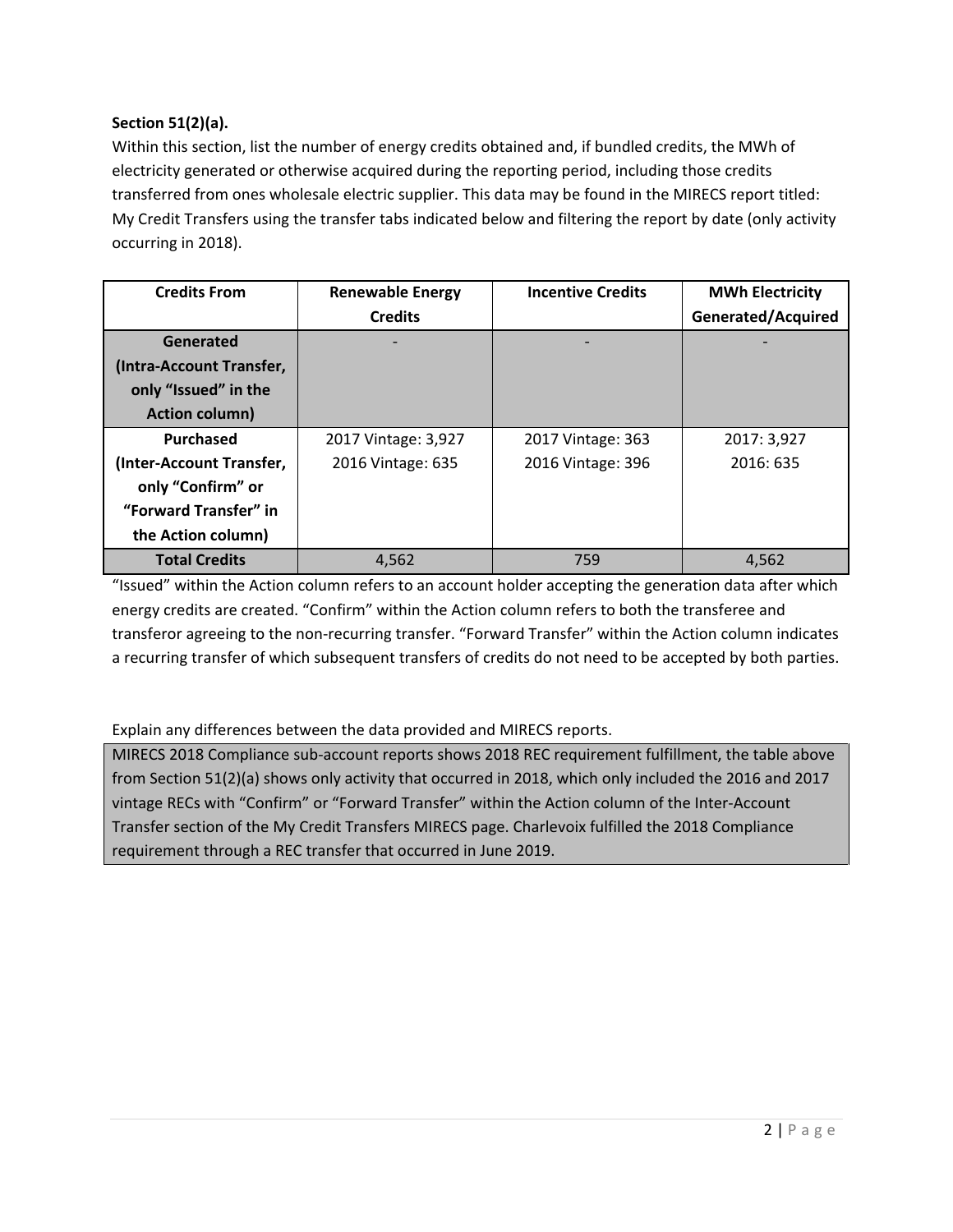Within this section, list the type of and number of energy credits sold, traded or otherwise transferred during the reporting period.

|                                                      | <b>Renewable Energy</b><br><b>Credits</b> | <b>Incentive Credits</b> |
|------------------------------------------------------|-------------------------------------------|--------------------------|
| Sold, traded or<br>otherwise transferred             |                                           |                          |
| <b>Expired</b><br>(not in compliance<br>sub-account) |                                           |                          |

To get a count of energy credits that have been sold, traded or otherwise transferred data may be found in the MIRECS report titled: My credit transfers; inter-account transfer; filter by 1) year (2018) 2) transferor (the company) and 3) action ("confirm" ).

To get a count of energy credits that have expired during a reporting year and that are not within the compliance sub-account use the report titled My Sub-Accounts, filter by 1) active tab, 2) Michigan eligibility ("no") and 3) the end date for the reporting year (between 1/1/2018 and 12/31/2018).

# **Section 51(2)(b).**

Within this section, list each renewable energy system (RES) owned, operated or controlled by the electric provider. List the capacity of each system, the amount of electricity generated by each system and the percentage of electricity which was generated from renewable energy (RE).

| <b>System Name1</b> | <b>System Type</b><br>(RES) | Nameplate<br>Capacity (MW) | Electricity<br><b>Generated (MWh)</b> | % of Electricity<br>generated by<br><b>RE/ACE</b> |
|---------------------|-----------------------------|----------------------------|---------------------------------------|---------------------------------------------------|
| $\blacksquare$      | -                           | $\overline{\phantom{0}}$   |                                       |                                                   |
| $\blacksquare$      | $\overline{\phantom{0}}$    | $\overline{\phantom{0}}$   | $\overline{\phantom{0}}$              | $\overline{\phantom{0}}$                          |
|                     |                             |                            |                                       |                                                   |

1System name should agree with the project name listed within MIRECS. This data may be found in the Project Management module within MIRECS.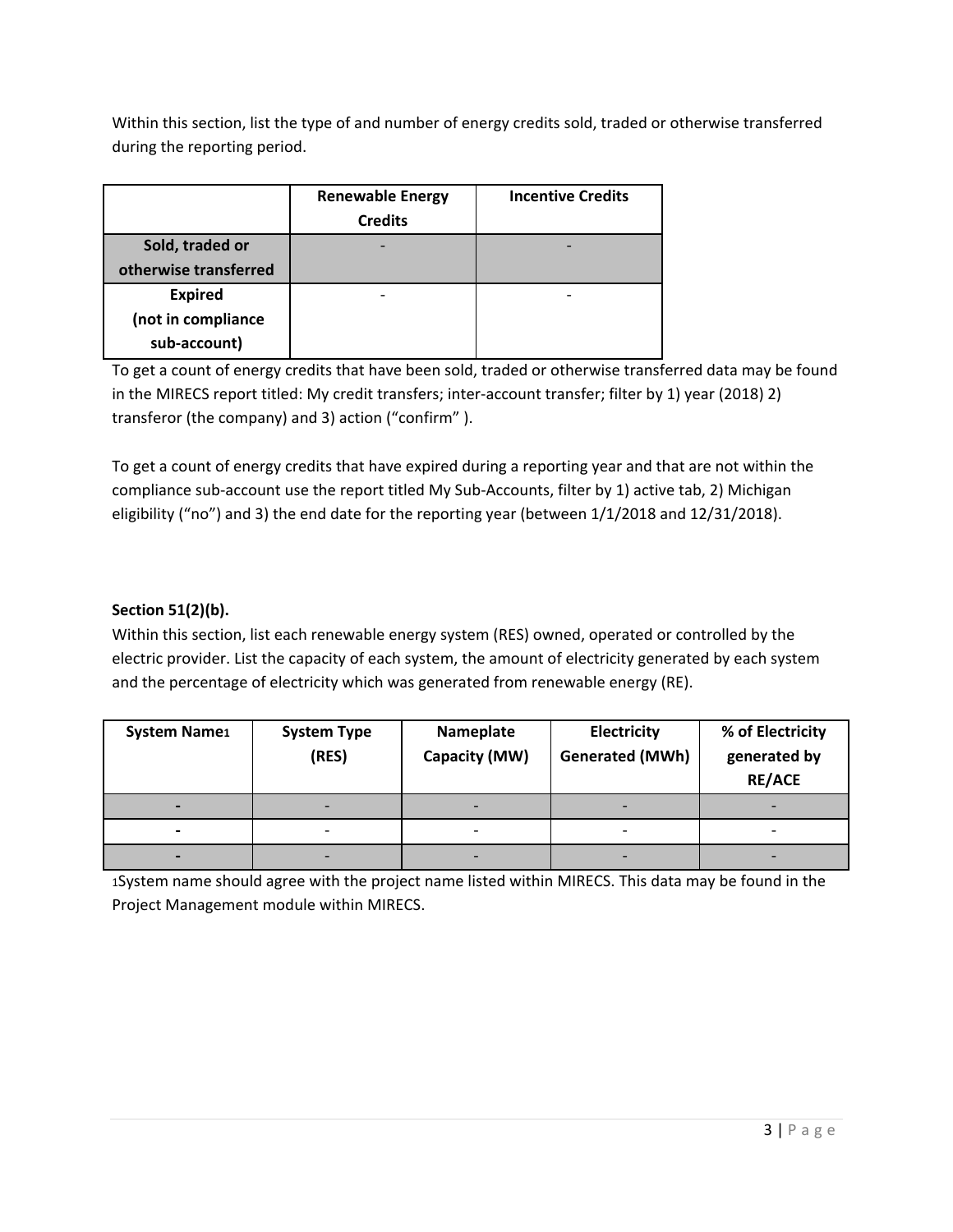Within this section, list the renewable energy system (RES) the electric provider is purchasing energy credits from. These include purchase power agreements. However, unbundled (credit only) purchases do not need to be listed here. Projects (generators) serving multijurisdictional electric providers should be listed here.

| <b>System Name</b>       | <b>System Type</b>       | Electricity            | <b>Energy Credits</b>  | <b>Allocation Factor</b> |
|--------------------------|--------------------------|------------------------|------------------------|--------------------------|
|                          | (RES)                    | <b>Purchased (MWh)</b> | Purchased <sub>1</sub> | and Method               |
| <b>Landfill Gas</b>      | <b>RES</b>               | 4.239                  | 4,239 RECs             | Percentage -             |
| <b>Project - Granger</b> |                          |                        | 389 iRECs              | 4.07%                    |
| <b>Landfill Gas</b>      | <b>RES</b>               | 919                    | 919 RECs               | Percentage-              |
| <b>Project - NANR</b>    |                          |                        | 86 iRECs               | 4.07%                    |
| $\blacksquare$           | $\overline{\phantom{0}}$ |                        |                        |                          |

**Differences between MWh and Energy Credit values due to credit rounding**

1Distinguish between different types of credits (REC).

Allocation Factor and Method: For use if 100% of system output is not purchased. For instance, a system selling to multiple parties: list how the energy and credits are allocated – if by percentage, list the percentage as well.

Allocation Factor and Method: If used by multijurisdictional electric providers please include which percentage of energy and credits are to be distributed to Michigan (list allocation method as well, for example: system load).

## **Section 51(2)(c).**

Within this section, list whether, during the reporting period, the electric provider entered into a contract for, began construction on, continued construction of, acquired, or placed into operation a renewable energy (RE) system.

| <b>System Name1</b> | <b>Resource</b><br>(technology,<br>RE) | Nameplate<br>Capacity (MW) | Construction<br>start date or<br>acquisition<br>date | <b>Commercial</b><br>operation date | Owned by<br>electric<br>provider? |
|---------------------|----------------------------------------|----------------------------|------------------------------------------------------|-------------------------------------|-----------------------------------|
| <b>Solar</b>        | Solar                                  | 0.40                       | 5/1/2020                                             | 1/1/2021                            | N <sub>o</sub>                    |
| Solar               | Solar                                  | 0.50                       | 12/1/2020                                            | 1/1/2022                            | No                                |
|                     | $\overline{\phantom{0}}$               |                            | ٠                                                    |                                     | ۰                                 |

1System name should agree with the project name listed within MIRECS. Dates may be forecast.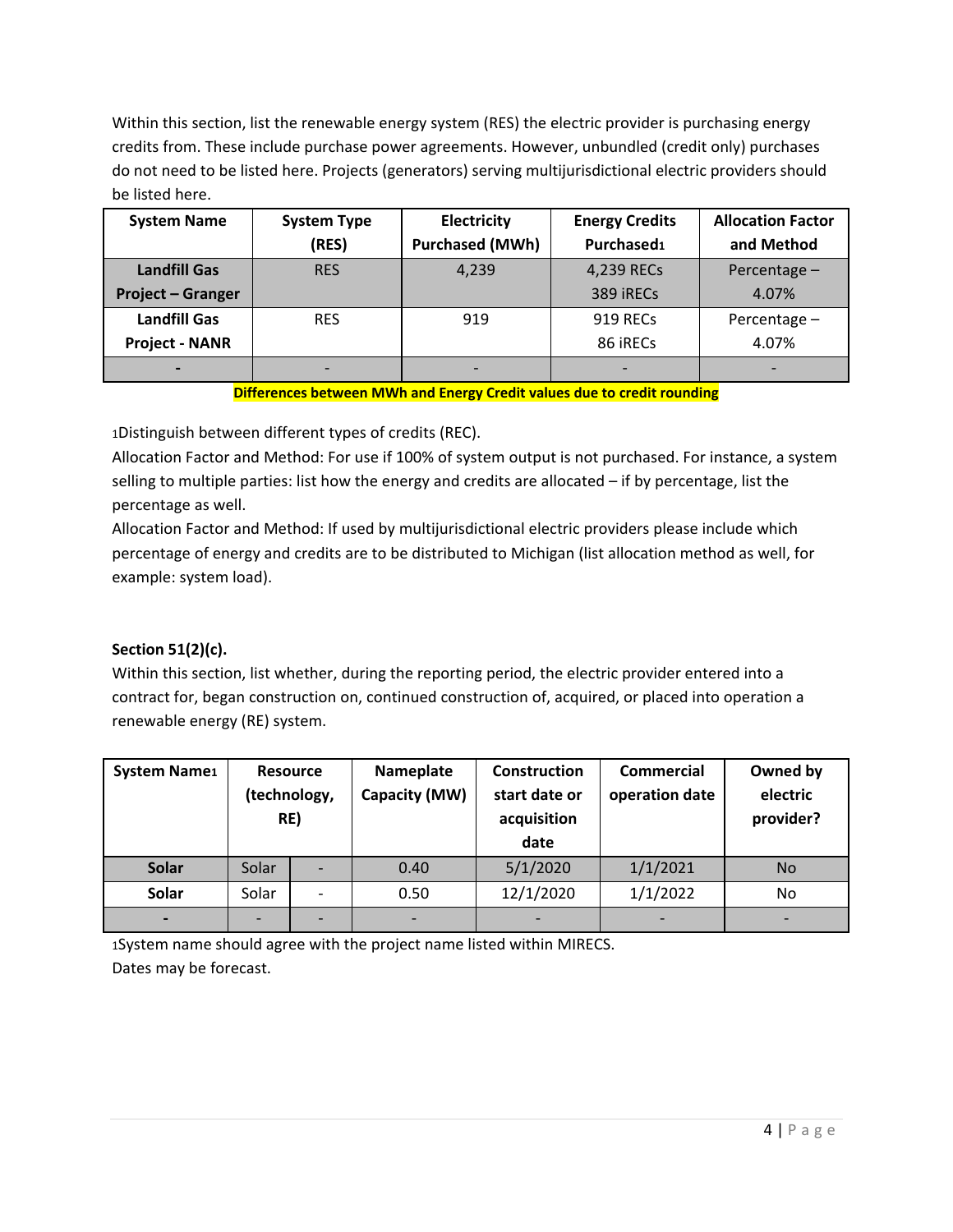## **Section 51(2)(d).**

Within this section, list the expenditures incurred during the reporting period to comply with the renewable energy standards or the forecasted expenditures for the remaining plan period. Also, electric providers with an approved or planned renewable energy surcharge (as per Section 45), list the incremental cost of compliance (ICC) incurred during the reporting period.

# **Total Costs to Comply with Renewable Energy Standard in 2018** \$480,577

# **Forecast of total expenditures for the remaining plan period of 2019-2029**

\$9,930,749

Total Expenditures: ICC + Transfer Cost

**Total Transfer Cost for 2018 (if any)** \$511,649

Transfer Cost: The component of renewable energy and capacity revenue recovered from PSCR clause.

| Total ICC for 2018                                |                                             |  |  |  |
|---------------------------------------------------|---------------------------------------------|--|--|--|
| \$(27,350)                                        |                                             |  |  |  |
|                                                   |                                             |  |  |  |
| Forecast of the ICC for the remaining plan period | Monthly residential surcharge (\$3 or less) |  |  |  |
| $(2019-2029)$                                     |                                             |  |  |  |
| \$(4,496,980)                                     |                                             |  |  |  |

**Capital Expenditures for 2018 (if any)** -

Capital Expenditure: An investment in a renewable energy capital asset.